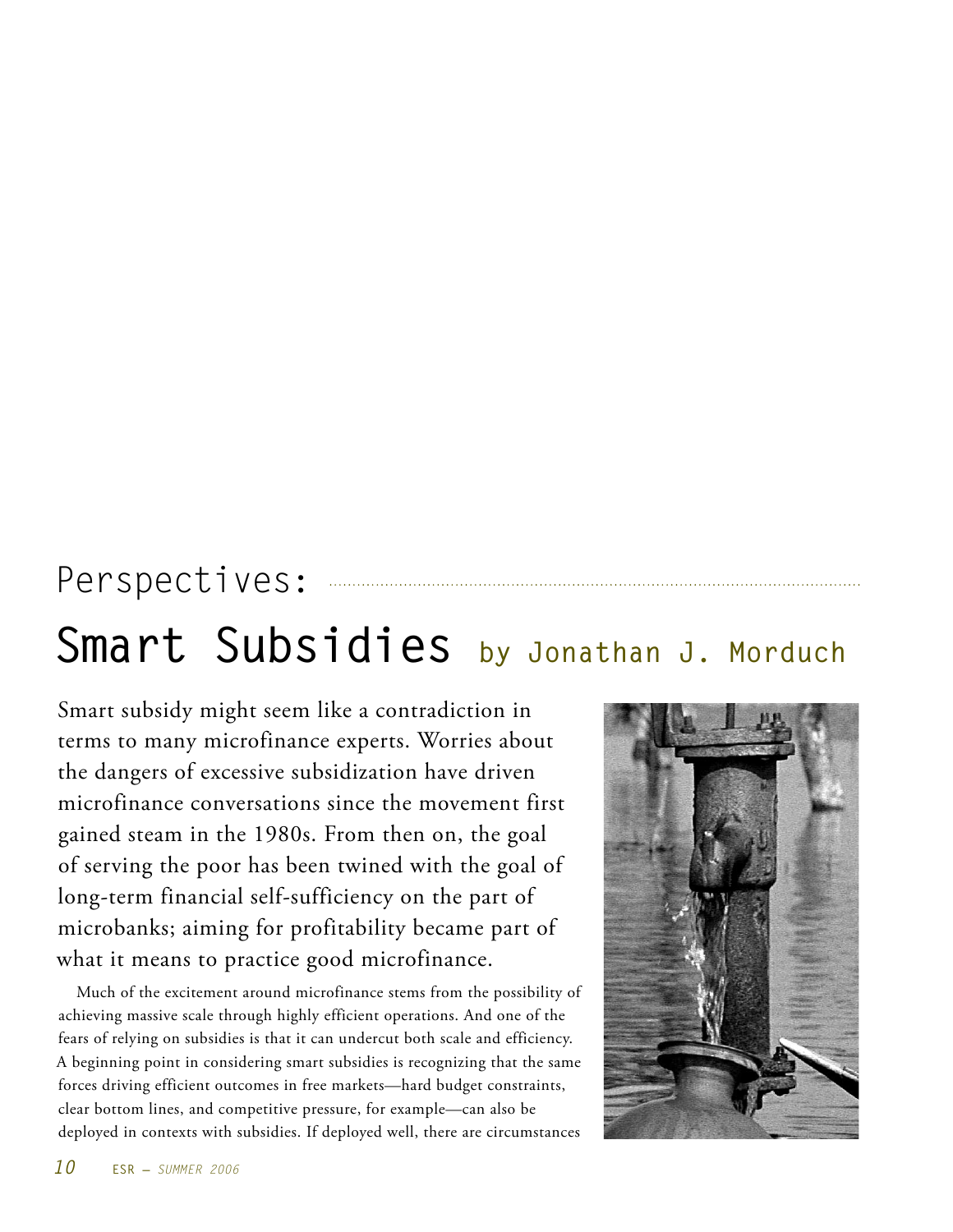in which subsidies can increase the scale of microfinance outreach, access to commercial finance, and depth of outreach to the poor. To make this happen, donors and recipients need to be aware of the opportunities and constraints. By the same token, over reliance on subsidies and poorly designed subsidies can limit scale and undermine incentives critical to building strong institutions.

The idea of smart subsidy springs from the premise that subsidies are neither inherently useful nor inherently flawed. Rather, their effectiveness depends on design and implementation. Smart subsidies maximize social benefits while minimizing distortions and misplaced targeting. The discussion below emphasizes the way well-designed subsidies can potentially "crowd in" other donor funds. Particular emphasis is put on subsidies that are transparent, rule bound, and time limited. One further step is to institute regular, rigorous statistical evaluations of program impacts. Only then can donors evaluate the social returns on their investments and have the information to improve impacts.

This essay focuses on possibilities, not new guidelines. Ultimately, the push for profitability will continue to be critical for microfinance. The question is whether a subset of institutions can benefit from using subsidies strategically to promote social objectives not otherwise possible. If so, how?

#### **Opening Conversations**

Long-term sustainability is critical for microfinance. The desire to escape ongoing subsidization

spurs institutions to innovate, cut costs, and improve products and services. The push for profitability attracts new investors into the sector, reinforcing calls for professionalism, transparency, and good governance. None of this is likely in settings dominated by subsidy.

The recently reformulated set of donor guidelines of the Consultative Group to Assist the Poor (CGAP) on "good practice in microfinance"a begins with the idea that "microfinance can pay for itself, and must do so if it is to reach very large numbers of people."1 The guidelines push the point further: "Unless microfinance providers charge enough to cover their costs, they will always be limited by the scarce and uncertain supply of subsidies from donors and governments." The appropriate role of subsidies is thus minimal according to the guidelines. For the most part, subsidies are limited to start-up funding of new institutions, after which they should be withdrawn. As the guidelines state, "Donor subsidies should be temporary start-up support designed to get an institution to the point where it can tap private funding sources, such as deposits."

We have to be careful, then, in opening conversations about broader uses of subsidies that may go substantially beyond "temporary start-up support." But the risks of not discussing subsidy openly can be large, too. For one thing, using subsidies continues to be an ongoing part of the financial strategies of many microfinance institutions (MFIs), including institutions well beyond their "temporary start-up" phase. The *MicroBanking Bulletin*

of July 2003, for example, shows that 66 out of 124 microlenders surveyed were financially sustainable, a rate just over 50 percent. For microlenders focusing on the low end, just 18 of 49 were financially sustainable, a 37 percent rate. On one hand, the data show that even programs reaching poorer clients can do so while covering the full costs of transactions. On the other hand, the norm remains subsidization, particularly for those programs working in remote areas and seeking to reach the poorest households.<sup>2</sup>

Another reason for opening conversations is that subsidization is not likely to end soon. Social investors are starting to make their mark in the sector, for example, and many are driven by the possibility of trading profit for demonstrated social impact. Philanthropic foundations work on the same premise. Many social investors hope to strengthen microfinance as a poverty reduction tool, and some MFIs have made a conscious effort to reach the "very poor" individuals highlighted by the UN Millennium Development Goals (MDGs).

Recent studies show that microfinance mainly serves moderately poor and low-income households, though with weaker outreach to the very poor. Studies completed as part of legislation mandated by the U.S. Congress, for example, show that in Peru, Kazakhstan, and Uganda, roughly 15 percent of microfinance customers were among the "poorest half" of the poor, as defined by the official poverty lines in their countries. In Bangladesh, 44 percent were found to be among the poorest, a figure lower than expected. Not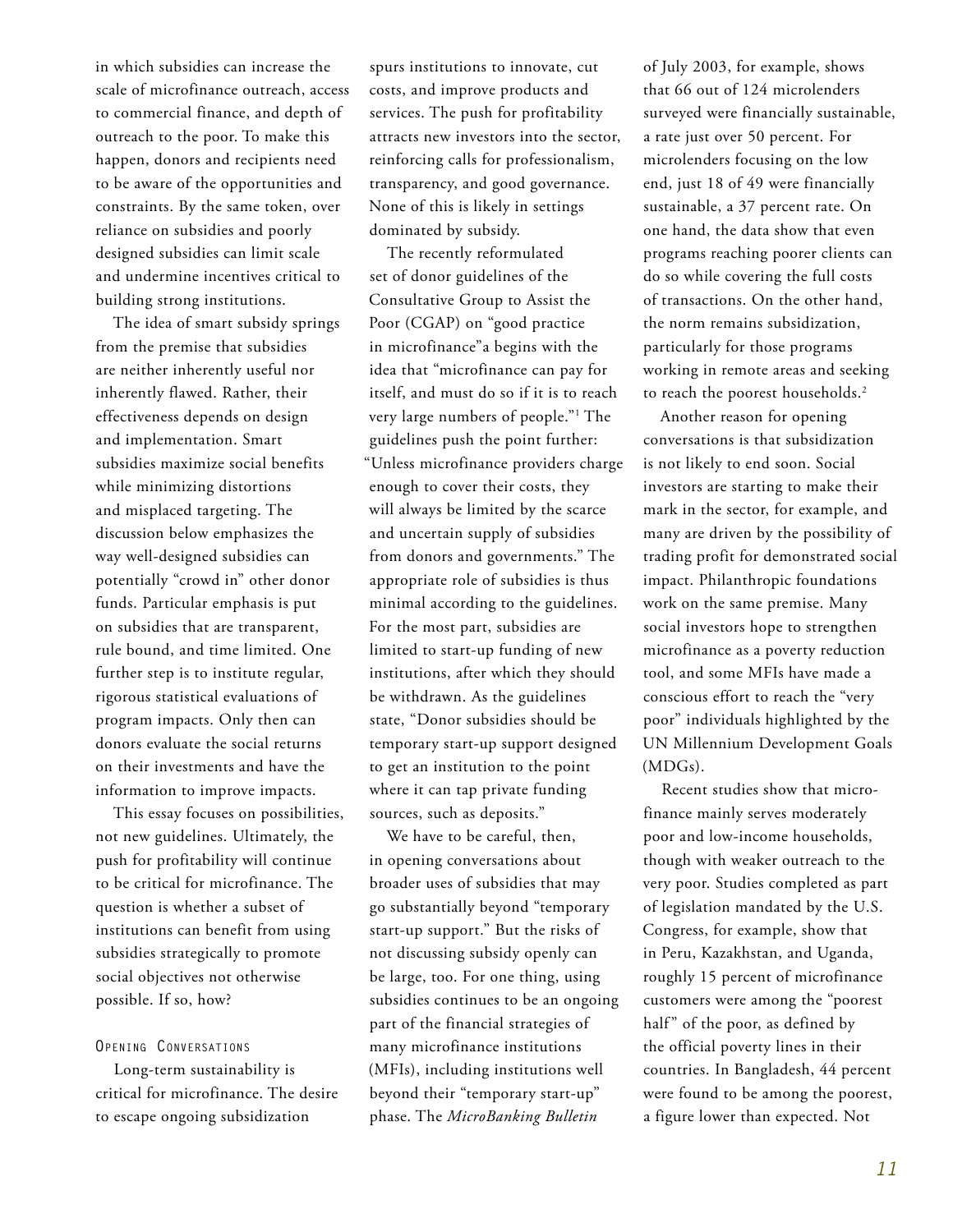

everyone is equally concerned about the plight of the poorest or agrees that microfinance is the best tool to reach the poorest, but the failure to achieve deeper outreach is a growing policy concern, especially in the UN system.3 One question raised is whether *smart* subsidies can help in achieving social goals, including poverty reduction and improvements in levels of health and education alongside better finance.

A third reason for an opening to broader deployments of subsidies arises from analytical concerns. The propositions put forward against subsidies are best seen as rules of thumb and, as time passes, the need for analytical nuance becomes clearer. With greater analytical clarity, the limits and possibilities for efficient subsidization have emerged. In particular, four important lessons have been learned:

**1.** Subsidized credit does not equal "cheap credit"—credit at interest rates well below rates available elsewhere in the local credit market—and the poor incentives that ensue. The early attacks on subsidized state banks centered justifiably on their cheap credit policies—interest rates on loans that were sometimes negative in inflationadjusted terms and small if positive. But the jump from criticizing cheap credit to criticizing other kinds of subsidies has been recognized as being too great a leap. Today, cheap credit is a well-understood problem, and a first principle of smart subsidies is to avoid cheap credit.

**2**. Profitability does not equal efficiency. New data show that efficiency—lean management structures, low unit loan costs,

and high numbers of loans per staff member—depends largely on giving staff the right incentives and using information well. The *MicroBanking Bulletin*, for example, shows highly efficient institutions that are subsidized, as well as some that are for-profit. It also shows for-profit institutions that are not particularly efficient. Consider ASA in Bangladesh, for example. ASA has implemented innovative, cost-cutting management practices that have made it among the most efficient lenders in the world. But ASA achieved the cost reductions during a period in which it was also receiving soft loans from Palli Karma-Sahayak Foundation (PKSF) a local apex organization. It was modestly subsidized, but highly efficient.<sup>4</sup>

**3**. Profitability does not equal sustainability, as judged by the ability to survive over time. Consider a program that enjoys a temporary monopoly, charges high rates, and posts profits. It will be "financially sustainable" according to the standard measures. But the bank is vulnerable to new entrants who may skim off good clients and undermine the long-term viability of the business. In comparison, a well-run but subsidized microbank may well be more viable in the long run. A realistic long-term strategy is what matters most, and this is not reflected in snapshot measures of current profitability.

**4.** Profitability does not guarantee access to commercial finance, nor does lack of profitability necessarily foreclose such access. Profitability does not guarantee large scale, nor does subsidization necessarily limit it. In the United States, for example,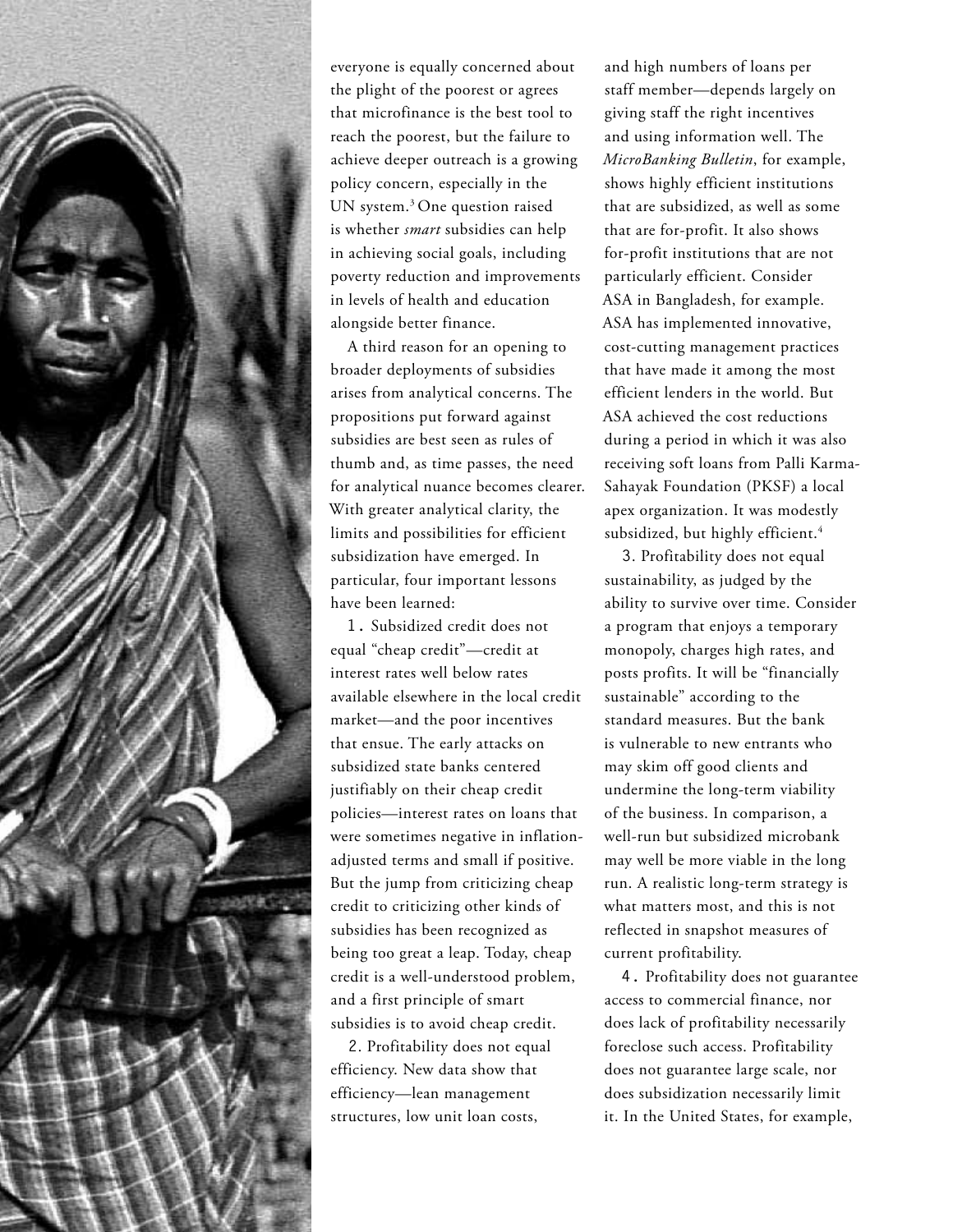most universities and hospitals operate on a nonprofit basis, but many obtain commercial financing for parts of their operations. Similarly, MFIs routinely mix funding sources—some subsidized, some at commercial rates.

While these arguments point to the possibility for a broader consideration of subsidy, how and when should it be done?

## **"Crowding In" & "Crowding Out"**

Donor funds typically constitute just one part of overall financing for a development finance institution. Given this context, donors use their resources most effectively when the funds act as catalysts for additional resources or social impacts. One important idea is that smart subsidies should "crowd in" funding where possible, rather than crowd it out.

Providing guarantees (or offering subordinated debt in which the donor is willing to be repaid after other lenders are repaid) is a good example. Consider the case of a recent securitization deal between India's largest private bank, ICICI, and the microlender SHARE Microfin Ltd.<sup>5</sup> For ICICI to agree to pay for a portfolio of 42,500 loans served by SHARE (SHARE continues to service the loans, but interest and principal go to ICICI), ICICI required protection against unexpected loan losses. ICICI demanded an 8 percent first-loss guarantee. If customers refused to repay SHARE, ICICI did not want to be left vulnerable. The eventual deal emerged when the Grameen Foundation funded most of the required guarantee by giving SHARE \$325,000 in capital. SHARE, for its part, contributed about \$20,000. The loan portfolio was valued at \$4.3 million, so the guarantee amounted to \$344,000, or 8 percent.

The Grameen Foundation's \$325,000 was thus used to "crowd in" an additional \$4.3 million from ICICI. While ICICI receives the profit from its shares, SHARE gains by spreading its risk and getting an immediate capital infusion. In this case, the subsidy, in the form of a loan guarantee, helped attract commercial capital and finalize the deal.

The experience undercuts the simple idea that subsidization and commercial capital are at odds. Here, in fact, they are complementary.

Guarantees are powerful not just because they reduce risk for other potential investors. They can also be powerful when they signal information about the recipient's strength and efficiency. Presumably, the Grameen Foundation went into the deal with SHARE and ICICI after reckoning that the risks were modest. By putting their money behind that belief, the Grameen Foundation could signal to outsiders that SHARE was an institution in which it is worth investing.

Similarly, making a substantial loan to an institution can signal a belief in the strength of that institution, and the willingness to accept subordinated debt goes even further. In the decision to make a grant versus a loan or guarantee, the two latter options mean beating risk. Rather than avoiding risk, the donor can signal his belief in the strength of the institution by deliberately accepting risk, and that signal may

**Not everyone is equally concerned about the plight of the poorest or agrees that microfinance is the best tool to reach the poorest, but the failure to achieve deeper outreach is a growing policy concern.**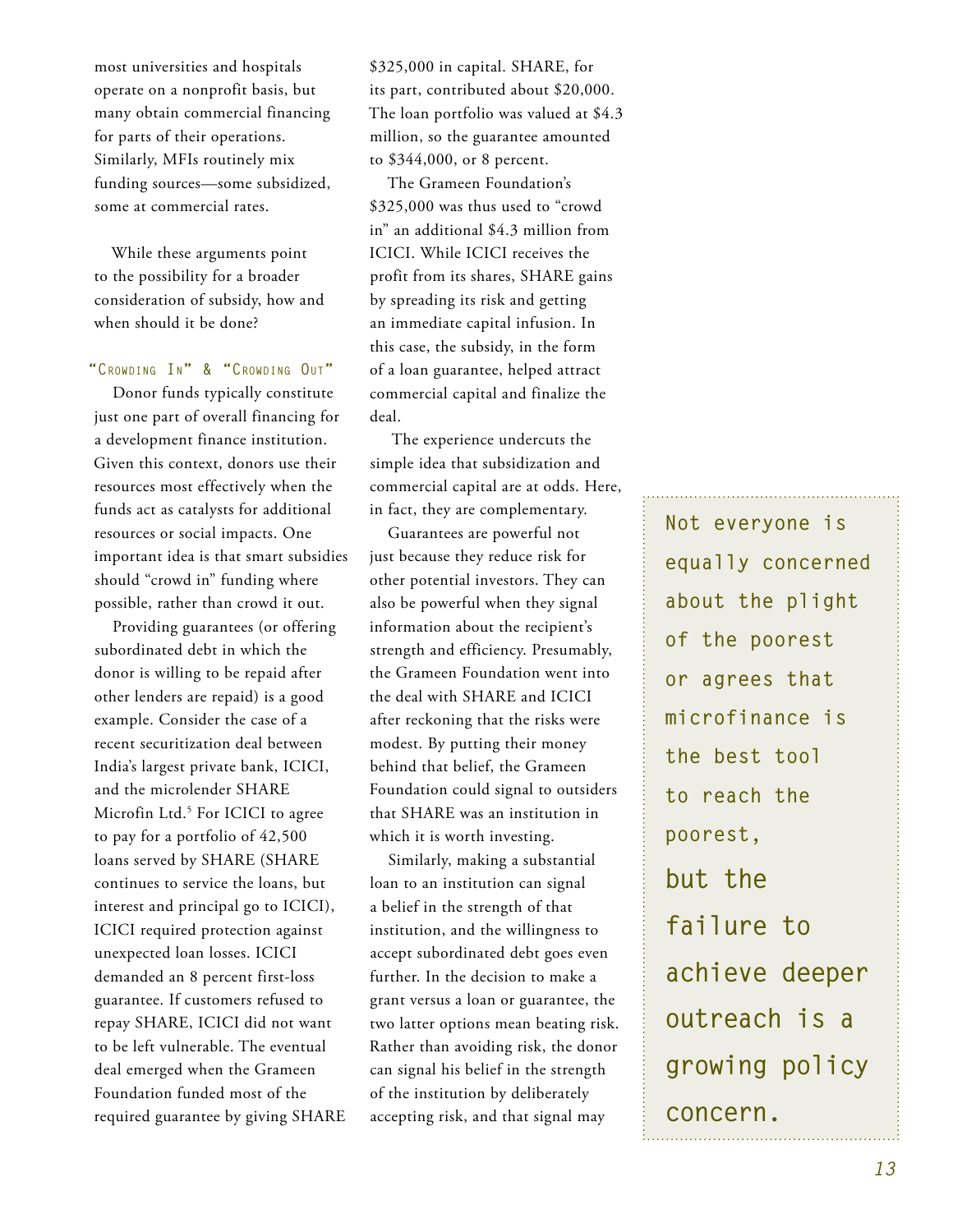**If start-up subsidies are appropriate when an institution is just building its first branches, why would they be less appropriate when the institution chooses to expand to a wholly new area where it has to build up, in large part, from scratch?** 

help attract commercial investors.

The other way that donors crowd in other investors is by providing broad oversight of the recipient institution and perhaps even joining the board. If the donors have a strong reputation for prudent leadership and oversight, their involvement can provide additional incentives for other investors, even commercial investors, to participate. Again, the donors not only bring their own resources but also the possibility of attracting other investors.

# **Start-up Subsidies for Institutions**

The CGAP's donor guidelines on good practice in microfinance privileges start-up subsidies for institutions, limited to the first five to ten years of operation. Start-up subsidies have the advantage of being time limited and relatively transparent. By restricting the subsidies to a limited period, the fear of dependency is diminished. This rule-based aspect of the subsidy reduces the weak incentives created by soft budget constraints. For example, the recipients will not face the consequence of failing to achieve financial targets. Here, instead, the donor makes clear that the subsidies are only available for a short time, after which the institution is expected to become self-sufficient.

A common goal is that the subsidy allows institutions to immediately charge customers fees and interest rates at levels that will become feasible only once the institution reaches a larger scale. In the start-up stage, the subsidies make up the shortfalls, and thus prevent the full costs of the operation from being

passed on to customers in the form of higher fees and interest rates.

The logic is clear. But if start-up subsidies are appropriate when an institution is just building its first branches, why would they be less appropriate when the institution chooses to expand to a wholly new area where it has to build up, in large part, from scratch? When building the first branch, much learning-bydoing must be done, of course, and the subsidies are particularly helpful. Later expansion should be easier, and a prudent institution will put aside a part of current earnings to fund future expansion. All the same, a donor may be able to hasten the expansion process by broadening the notion of "start-up subsidy" to cover major expansions, even after the first five to ten years of an institution's existence, without creating ongoing incentive problems.

## **Start-up Subsidies for Customers**

One of the reasons start-up subsidies are justified is that an institution takes time to achieve scale economies. To a degree, this is also true when working with new clients—at any stage in the life of an institution. New clients generally start with the smallest loans, and such loans tend to have high transaction costs per unit.

At Bangladesh Rural Advancement Committee (BRAC) in Bangladesh, for example, a study several years ago showed that initial loans to new customers were so small—just taka (Tk) 2,500—that BRAC lost money servicing them at the given interest rate of 15 percent, charged on a flat basis, roughly equivalent to a 30 percent per year effective interest rate.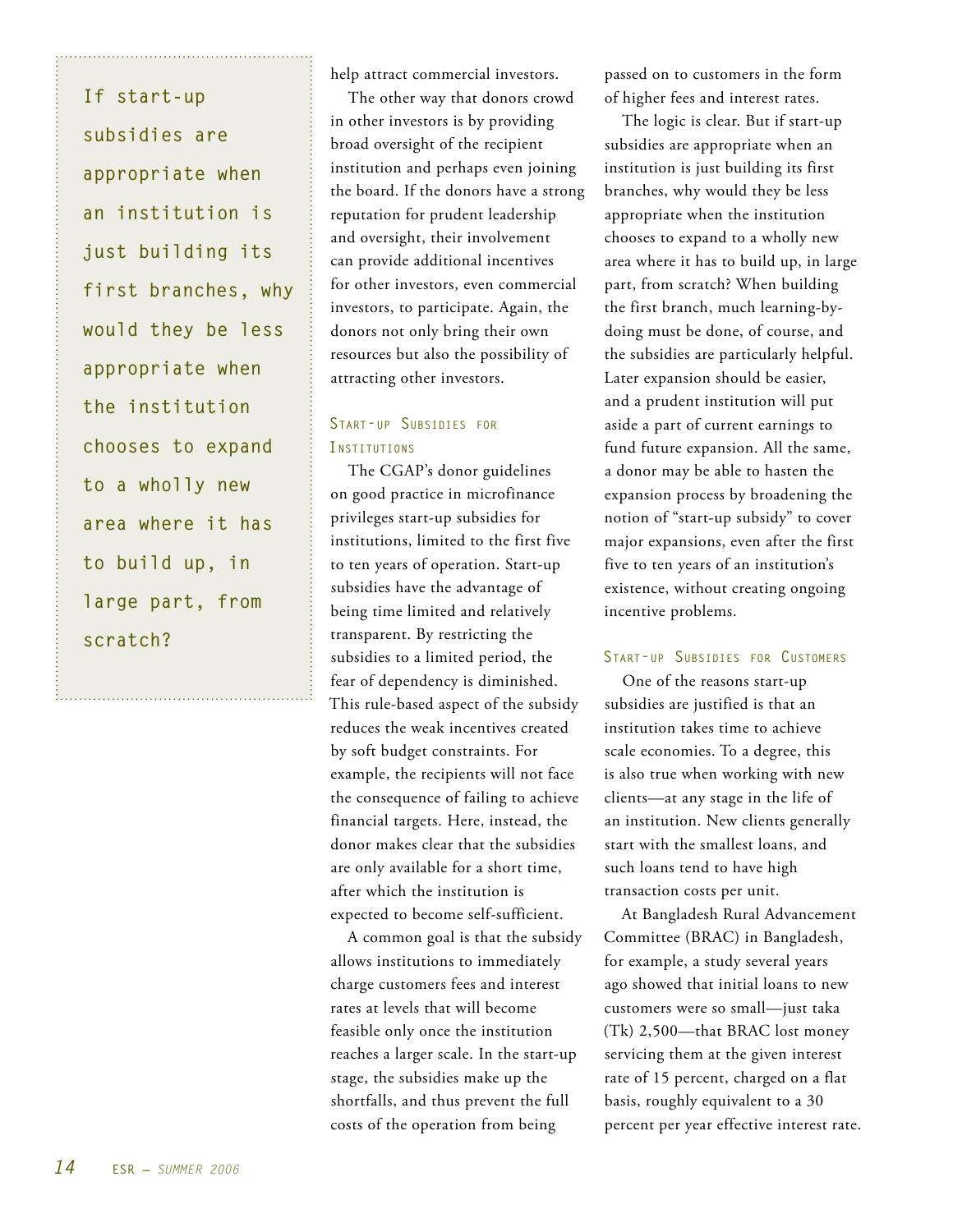At loan sizes of Tk4,000 and more, BRAC recovered costs with interest earnings, but not at Tk2,500. BRAC calculated that it cross-subsidized at a rate of Tk225 on a Tk2,500 loan, suggesting that BRAC would have needed to raise effective interest rates by about 9 percent for small loans. BRAC's management, though, feared that effective interest rates of 40 percent would be unaffordable for the poorest borrowers and could undermine social goals.

The subsidies, cross-subsidies in this case, were not associated with cheap credit and all of the negative trappings that association entails. Instead, they were strategically deployed and targeted to aid the poorest customers. They allowed the customers to begin the first stages of a relationship that was ultimately sustainable.

BRAC took the idea a large step further in its Income Generation for Vulnerable Group Development Program (IGVGD), which subsidized potential clients who were not yet ready to borrow from microlenders at "market" interest rates. First, BRAC argued that these customers can benefit from an intensive period of training and time to build businesses to a minimum scale. IGVGD was built around a food aid program that the World Food Programme sponsored. The resources of the food aid program were integrated into a program that provided both eighteen months of food subsidies and six months of skills training, with the aim of developing new livelihoods for the chronically poor. Participants were also expected to start saving regularly to build discipline and an initial capital base.



When the training program was completed, households were expected to "graduate" into BRAC's regular programs.

The program focused on households headed by women or "abandoned" women who owned less than one-half acre of land and that earned less than Tk300 (US\$6) per month. The training included skills like livestock raising, vegetable cultivation, and fishery management. After an 80 percent success rate in a pilot program with 750 households, BRAC rolled out the program throughout Bangladesh, and IGVGD was serving 1.2 million households by 2000.<sup>6</sup>

The subsidies at BRAC are not

large in the scheme of things. Taken together, Hashemi (2001) estimates that IGVGD subsidies amount to about Tk6,725 (about US\$135 in 2001) per participant. The largest component is Tk6,000 for the food subsidy, provided by the World Food Programme, and the remainder is about Tk500 for training costs and Tk225 to support making small initial loans to participants. The first loans are typically about US\$50. For US\$135 per participant, BRAC aims to forever remove the need for participants to require future handouts. To achieve that aim, efforts to ensure sustainable impacts must be implemented and success rates improved. But even as it stands, the IGVGD is an important model for other programs. BRAC has launched a new initiative, Targeting the Ultra Poor, that builds on the IGVGD and combines training and subsidy for the very poor. The question ultimately is whether this deployment of subsidies generates sufficient social value for the cost, and whether it generates more social value than alternative social investments?

## **Providing Complementary Inputs**

The IGVGD began with the recognition that the problems and constraints faced by poor households are often multiple and overlapping, including the lack of access to adequate health care, skills, and education.

 A different kind of time-limited, transparent, rule-bound intervention involves the delivery of nonfinancial services to current customers. Consider Pro Mujer, a microlender in Latin America that is committed to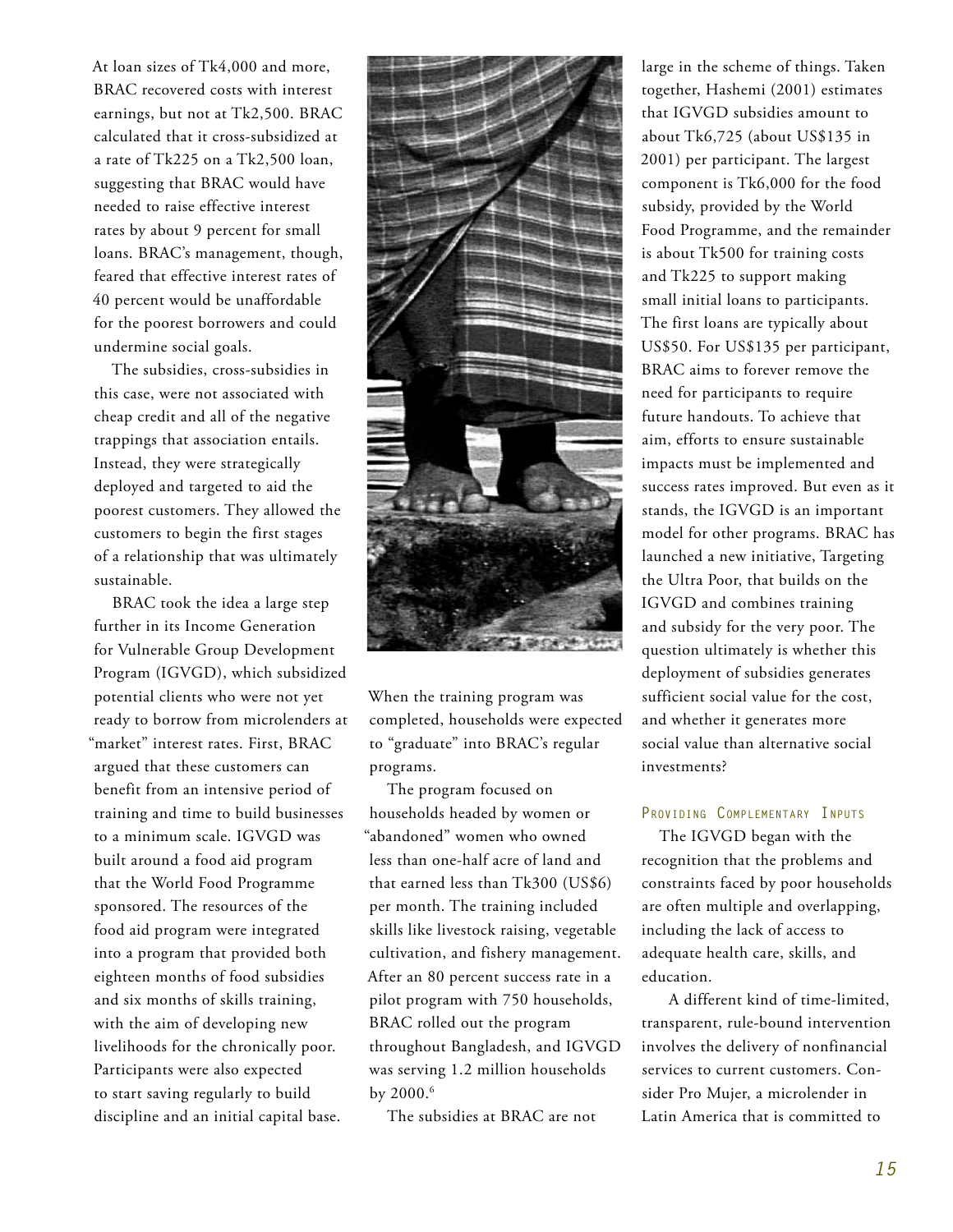improving the health and economic opportunities of poor women and their families. Based on feedback from their clients, Pro Mujer's branch in Nicaragua introduced an array of health services focused on cancer prevention and detection, self-help groups aimed at combating family violence, and health counseling by clients trained as health promoters. In 2005, Pro Mujer, Nicaragua, began an innovative strategy to take health services straight to customers' communities. Health educators now travel by motorcycle to communities, offering pap smears and consultation services. In 2004 alone, 199 cases of cancer were detected among Pro Mujer's customers in Nicaragua, and the women were led to treatment.

Such integrated models of banking coupled with social or other services are not appropriate for every MFI or every location, or even most institutions and locations. Nor are they simple to implement. But Pro Mujer has demonstrated that they are possible to implement well and that they are meaningful for clients. There is no reason that customers cannot pay for most of the health services on their own. But even though Pro Mujer is strongly committed to financial selfsufficiency where full cost-recovery is impossible, strategic subsidization can improve health service quality and quantity for customers without distorting financial mechanisms.

#### **Demonstrating Impact**

In general, subsidies should be time limited and rule bound. Practitioners know that the availability of subsidies can be uncertain and unreliable. Dep-

ending on ongoing flows, subsidy is not likely to be a viable long-term proposition. But that still leaves many places where smart subsidy may help philanthropic individuals and donors achieve social objectives that are not readily achievable when working through strictly for-profit institutions.

Deploying subsidies, though, raises the bar on evaluations. The microfinance industry has made great strides by developing and insisting on the use of clear, rigorous financial measures. The same must be true for subsidies. If smart subsidies are deployed in the hope of producing demonstrable social impacts, those impacts should be measured using rigorous statistical analyses, with solid control and treatment groups and attention to measuring causal relationships. Every intervention need not be rigorously evaluated, but at present there is almost no careful evaluation and it is time to shift the balance.

Microfinance experts have worried, justifiably, that badly designed subsidies not only undermine the financial performance of microlenders but can also undermine social impacts by limiting scale and the quality of services. If subsidies are deployed in the name of improved social impacts, donors should make it a priority to measure the degree to which they generate important net impacts for customers.

#### **Endnotes**

**1.** The guidelines incorporate the views of a broad range of donor staff working to support inclusive financial systems (CGAP 2004).

**2.** Definitions of low-end vary. *The MicroBanking Bulletin*'s definition of institutions reaching the low-end of the population includes those with an average loan size of less than 20 percent of GNP per capita or less than US\$150. Some of the programs in the bulletin are young and in their start-up phase, but even established programs use subsidies.

**3.** Data are from Morduch (2005). Some current microfinance customers most likely started out among the very poor and have since grown less poor. Data on incoming microfinance customers—rather than current customers in aggregate—would show higher levels of poverty if that is true. Also, these data are from just four countries and pertain to relatively small samples. **4.** For more on ASA's innovations, see Nimal Fernando and Richard Meyer (2002).

**5.** Details are taken from Chowdhry, et al (2005).

**6.** The data and follow-up study reported here are from research in Imran Matin and David Hulme (2003).

#### **References**

- Armendáriz de Aghion, Beatriz, and Jonathan Morduch. 2005. *The Economics of Microfinance*. Cambridge, MA: The MIT Press.
- Chowdhry, Bhagwan, David Cassell, James Garnett, Gary Millcwick, Chad Nielsen, and Jon Sederstrom. 2005. *Pricing Microfinance Loans and Loan Guarantees Using Biased Loan Write-off Data*. School working paper, UCLA Anderson School of Management.
- *CGAP. See The Consultative Group to Assist the Poor.*
- The Consultative Group to Assist the Poor. 2004. *Building Inclusive Financial Systems: CGAP Donor Guidelines on Good Practice in Microfinance. Microfinance Matters*  (December), http://www.uncdf.org/english/microfinance/ newsletter/pages/2005\_03/news\_cgap.php (accessed May 16, 2006).
- Fernando, Nimal and Richard Meyer. 2002. ASA: *The Ford Motor Model of Microfinance.* ADB Finance for the Poor 3 (2) (June): 1–3.
- Hashemi, Syed. 2001. *Linking Microfinance and Safety Net Programs to Include the Poorest: The Case of IGVGD in Bangladesh*. CGAP Focus Note, no. 21 (May).
- Matin, Imran and David Hulme. 2003. *Programmes for the Poorest: Learning from the IGVGD Programme in Bangladesh*. World Development 31 (3).
- Morduch, Jonathan. 2005. *Implementing the Microenterprise Results and Accountability Act of 2004. Testimony for the House International Relations Committee, Sub-committee on Africa, Global Human Rights and International Operations*, September 20. Available at wwwc.house. gov/international\_relations/109/mor092005.pdf (accessed May 16, 2006).

\* *This essay draws heavily on a paper presented at a conference on microfinance and public policy held in Geneva on 31 October 2005. The conference was part of a joint project of the International Labour Organization, Cambridge University, and the Réseau Universitaire International de Genève. I have also benefited from conversations with Bernd Balkenho. The paper also draws on chapter 9 of* The Economics of Microfinance *(Beatriz Armendáriz de Aghion and Jonathan Morduch, The MIT Press, 2005). I am grateful for financial support from the Ford Foundation, but the ideas here are my own and do not necessarily represent the views of the foundation or its employees. Contact: jonathanmorduch@ nyu.edu.*